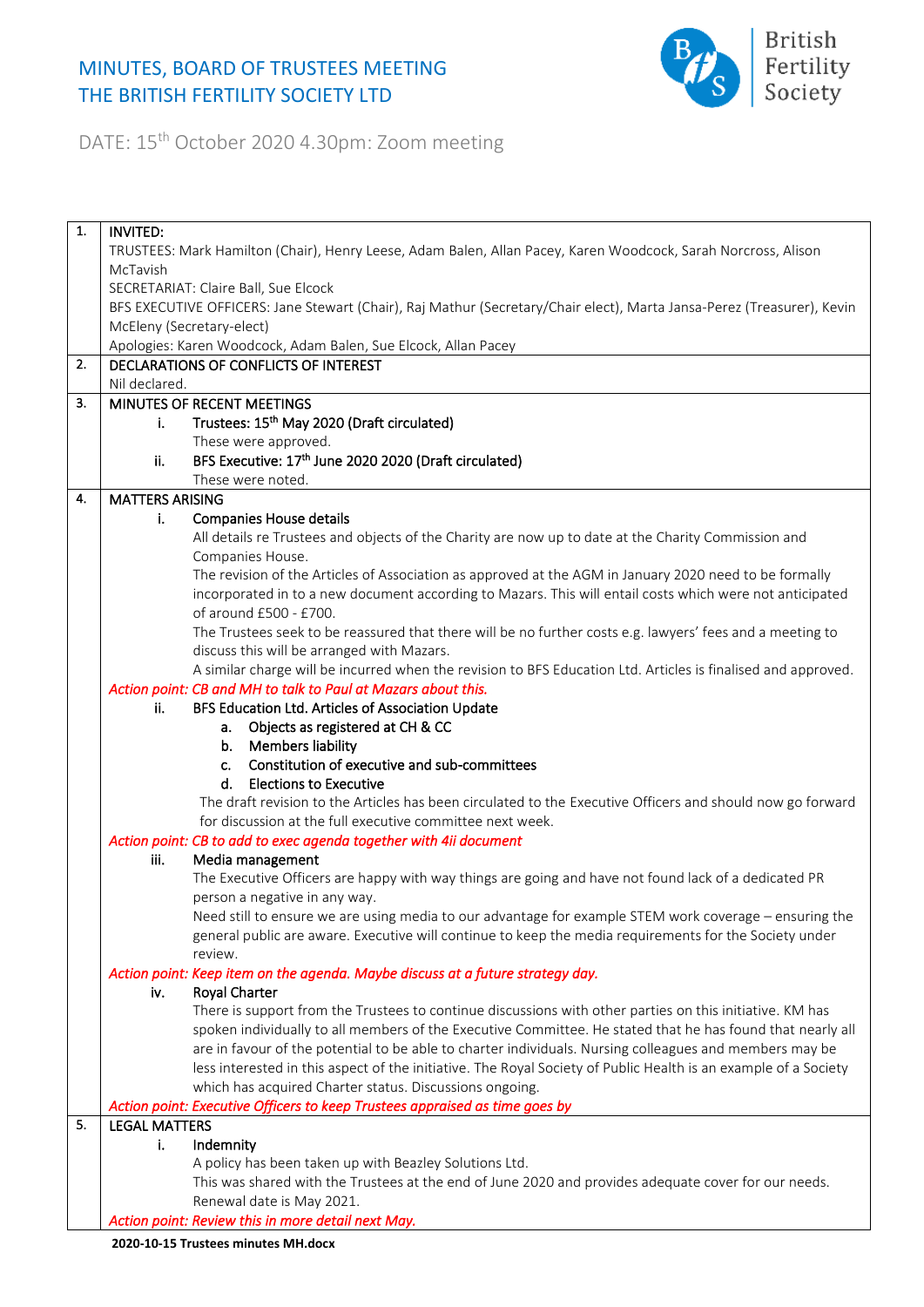## MINUTES, BOARD OF TRUSTEES MEETING THE BRITISH FERTILITY SOCIETY LTD

|    | ii.         | Tendering for services procedures                                                                                     |
|----|-------------|-----------------------------------------------------------------------------------------------------------------------|
|    |             | It had previously been agreed that it would be useful to have a SOP for tendering procedures for BFS                  |
|    |             | commissioned services e.g. website, media, secretariat. This will facilitate transparency of the process and          |
|    |             | also ensure that we fulfil our responsibilities in a timely fashion whilst also retaining good relations with         |
|    |             | existing third parties.                                                                                               |
|    |             | Action point: AM to create a broad, principles based document as a starting point                                     |
| 6. |             | SUB-COMMITTEE TRUSTEE UPDATES                                                                                         |
|    | i.          | Meetings                                                                                                              |
|    |             | The Virtual Study Week proved to be a great success educationally and financially. The Trustees expressed             |
|    |             | their appreciation for all the hard work that had gone in to this.                                                    |
|    |             | Fertility 2021 in January is going to be delivered online. The programme will be presented to the Executive           |
|    |             | Committee next week.                                                                                                  |
|    |             | The BFS - RCOG 2021 joint meeting will course is also going online.                                                   |
|    |             | The Indian Fertility Society is interested in the BFS making a contribution to their annual meeting.                  |
|    | ii.         | <b>Training</b>                                                                                                       |
|    |             | As above.                                                                                                             |
|    | iii.        | Finance                                                                                                               |
|    |             | Treasurer's update<br>а.                                                                                              |
|    |             | MJ reported a favourable balance compared to last year.                                                               |
|    |             | Since Covid outbreak started significant savings have been made on travel/accommodation. the                          |
|    |             | website (£11k per annum), Media (£40k per annum)                                                                      |
|    |             | Study Week has made in excess of £14k to date (closes 30.12.20)                                                       |
|    |             | BFS needs to be mindful of our need to attract sponsors and keep what we offer them in order to                       |
|    |             | retain their support under review.                                                                                    |
|    |             | Fertility 2021 budget is looking satisfactory and the breakeven delegate numbers are looking                          |
|    |             | achievable.                                                                                                           |
|    |             | b. Accountancy tenders                                                                                                |
|    |             | Mazars were awarded the contract after a tendering process                                                            |
|    |             | Website tenders<br>c.                                                                                                 |
|    |             | The website is being maintained for one year by a company before the next formal medium term                          |
|    |             | tendering process is initiated.                                                                                       |
| 7. |             | <b>STATUTORY REQUIREMENTS</b>                                                                                         |
|    | i.          | <b>Accounts</b>                                                                                                       |
|    |             | Year to 30 <sup>th</sup> Sep 2019<br>$\bullet$                                                                        |
|    |             | These were circulated- no issues. The accounts have been lodged with Companies House and the<br>Charities Commission. |
|    |             |                                                                                                                       |
|    |             | Year-end change<br>The next accounts will be for an 18 month period to March 2021.                                    |
|    | ii.         | Annual return (Charity Commission)                                                                                    |
|    |             | This was submitted on time.                                                                                           |
|    | iii.        | <b>Confirmation Statements (Companies House)</b>                                                                      |
|    |             | The British Fertility Society Ltd.<br>a.                                                                              |
|    |             | <b>BFS Education Ltd.</b><br>b.                                                                                       |
|    |             | These have been lodged.                                                                                               |
| 8. | <b>GDPR</b> |                                                                                                                       |
|    |             | No issues of concern to report.                                                                                       |
| 9. |             | REVIEW OF GOVERNANCE DOCUMENTS                                                                                        |
|    | i.          | Review of the Risk Register                                                                                           |
|    |             | No issues of concern.                                                                                                 |
|    | ii.         | <b>Review of Governance Documents</b>                                                                                 |
|    |             | The Finance policy including delegation of authority and bank card allocation requires review.                        |
|    |             | Action point: CB/MJP/MH to update the finance policy                                                                  |
|    |             | Profile to chase Barclays regarding signatories and card readers/access                                               |
|    | iii.        | Consultation procedures (Policy & Practice Guidance circulated)                                                       |
|    |             | This has previously been circulated and requires ratification at the next Executive Committee meeting.                |
|    |             | Once approved this should be posted on the website.                                                                   |
|    |             | Action point: To discuss at next Executive Committee                                                                  |